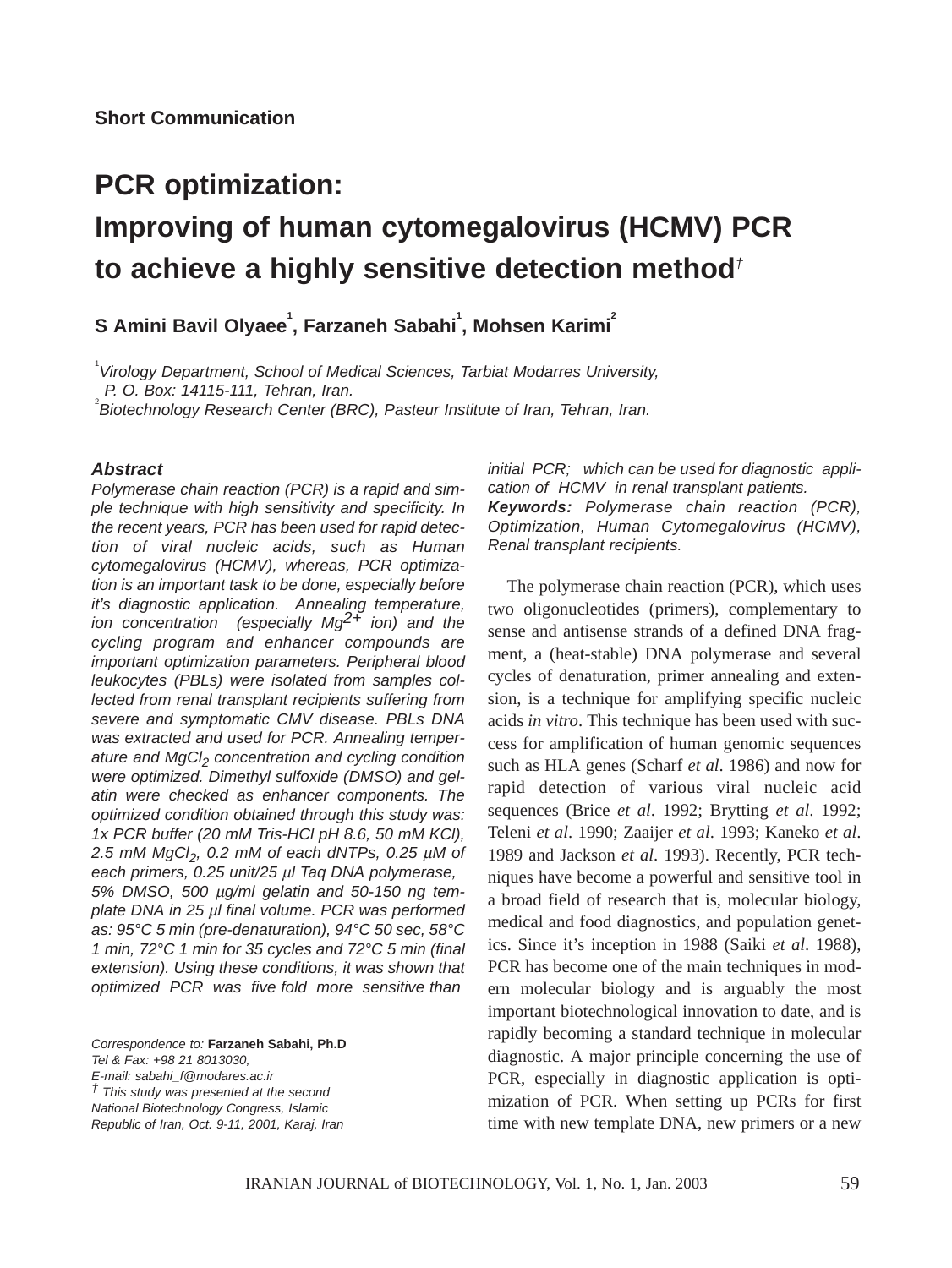preparation of thermostable DNA polymerase enzyme, amplification will generally be less than optimal. Fine-tuning of the reaction is usually required to suppress nonspecific amplification and/or to enhance the sensitivity of reaction. Therefore, depending on how successful is the amplification, it may be necessary to optimize the conditions. In this study, the effect of PCR optimization was shown with step-by-step optimization by using CMV DNA, which was obtained from renal transplant patients to achieve a rapid, simple and sensitive HCMV detection method.

Study population was of renal transplant patients who had severe and symptomatic CMV disease, which is defined with fever, leucopenia, thrombocytopenia, elevated serum creatinine, abnormal liver function tests, pneumonia, gastrointestinal involvement, positive pp65 Antigenemia assay [Monoclonal mouse anti-cytomegalovirus, FITC-conjugated F  $(a\overline{b})_2$  fragment of rabbit anti-mouse immunoglobuline, DAKO A/S, Denmark] and positive cell culture in human fetal foreskin fibroblast–derived (HFFF) cell line (Sia and Patel, 2000 and Gerna *et al*. 1994). EDTA-blood samples (10 ml) were collected. Peripheral blood leukocytes (PBLs) were separated from whole EDTA-blood by sedimentation of erythrocytes for 30 min at 37°C in equal volume of 5% dextran T-500 (Fluka Chemica AG, Switzerland) solution in phosphate buffered saline (PBS). A quick alkaline lysis technique was used for DNA extraction. Briefly, portion of  $5\times10^5$  PBLs were boiled in 100 µl of 50 mM NaOH for 20 min. Then, 20 µl of 1M Tris-HCl pH 7.6 was added. After centrifuging at 3500 Xg for 2 min, the supernatant was used for PCR. A 406 bp fragment from the 4<sup>th</sup> exon (*Hind III*-*X* fragment) of the CMV immediate early (*IE*) gene was amplified by using two primers which, primer A, 5 / -GAA TTC AGT GGA TAA CCT GCG GCG A–3/ (nucleotides 197424-197448) was complementary to the sense DNA strand and primer B, 5-GGA TCC GCA TGG CAT TCA CGT ATG T–3/ (nucleotides 197042-197066) was complementary to the antisense DNA strand (Mendez *et al*. 1988 and Drouet *et al*. 1993 ).

The initial PCR condition was consisted of 1X PCR buffer (20 mM Tris-HCl pH 8.6, 50 mM KCl)

(Cinnagen Inc, Iran),  $1.5 \text{ mM MgCl}_2$  (Cinnagen Inc, Iran), 0.2 mM of each dNTPs (Cinnagen Inc, Iran), 0.25 µM primer A and B, 0.25 unit/25 µl Taq DNA polymerase (Cinnagen Inc, Iran) and 50-150 ng template DNA in  $25 \mu l$  final volume. Thirty PCR cycles consisting of (first denaturation: 95°C for 10 min), 95°C for 1 min, 55°C for 1 min and 72°C for 1 min (ended by extension at 72°C for 7 min) performed by using an Mastercycler<sup>®</sup> Personal thermal cycler (Eppendorff Germany). The amplification products were electrophoresed on 1.3% agarose gel (Roche molecular biochemicals, Germany) and photographed by a gel documentation system (ETS Vilber-Lourmat, France). Leucocytes DNA extracted from healthy and normal embryo-cord blood samples were used as negative control. Initial PCR detected HCMV DNA and no other band aside from product was visualized. This product was confirmed by using different restriction enzymes such as *Cfo-I* (Boehringer Mannhein, Germany), *SauA3-I* (GibcoBRL, Germany), *Dde-I* (GibcoBRL, Germany), *Sst-I* (GibcoBRL, Germany), *Mbo-I* (GibcoBRL, Germany) and *BstX-I* (Fermentas AB, Lithuania) (Figure 1).



**Figure 1: Pattern of restriction enzymes digestion on HCMV PCR-product in 2.5% agarose gel.** Lane1: Negative control of HCMV PCR, Lane2: 100 bp DNA ladder plus (Fermentas AB, Lithuania), Lane3: 406 bp undigested HCMV PCR-product, Lane4: *Cfo-I* digestion pattern (271 and 135 bp fragments), Lane5: *Sau3A-I* digestion pattern (208, 131 and 67 bp fragments), Lane6: *Dde-I* digestion pattern (358 and 48 bp fragments), Lane7: *Sst-I* digestion pattern (356 and 50 bp fragments), Lane8: *Mbo-I* digestion pattern (208, 131 and 67 bp fragments), Lane9: *BstX-I* digestion pattern (335 and 71 bp fragments).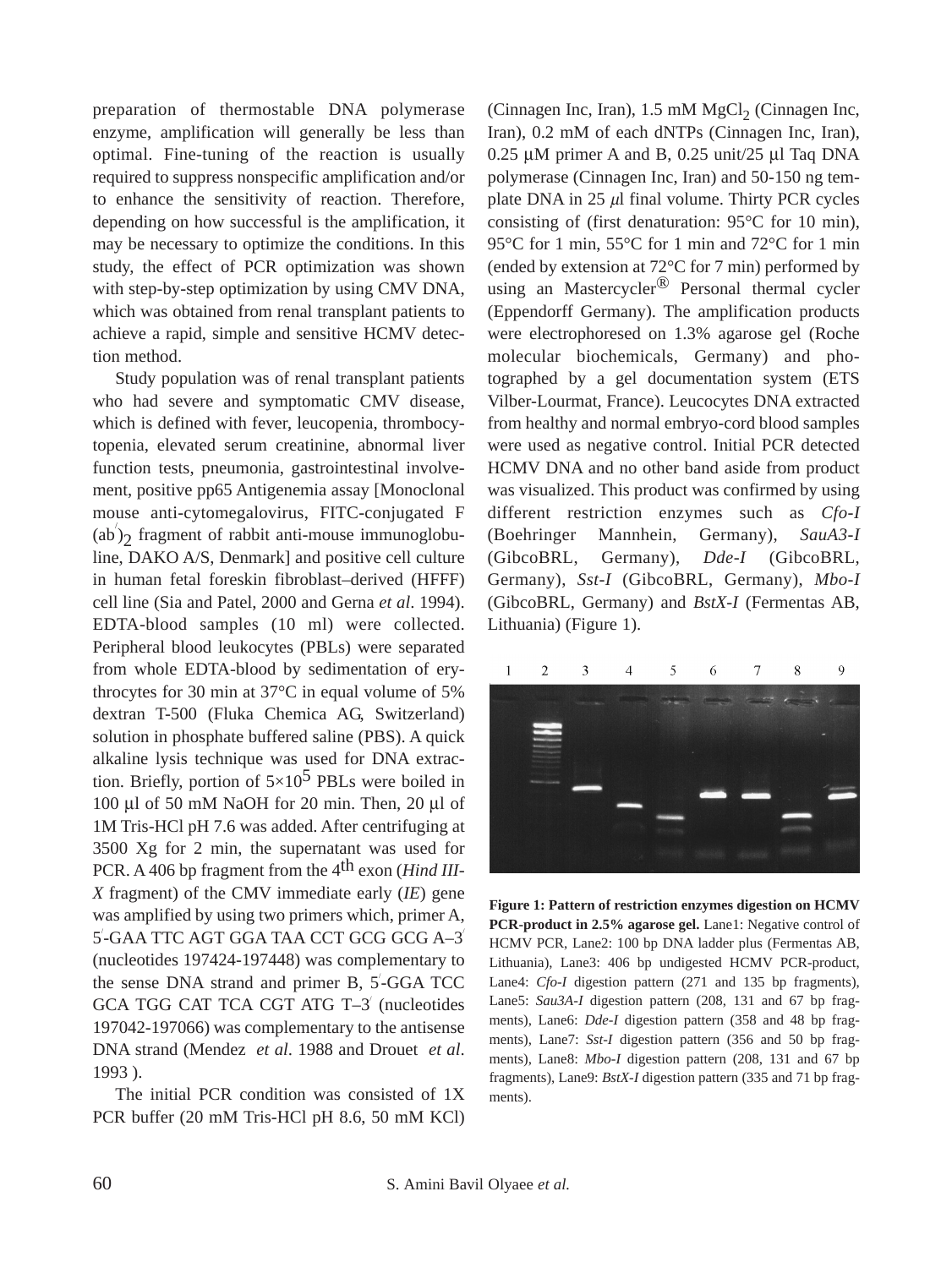| MgCl <sub>2</sub><br>concentrations<br>(mM) |        | Annealing temperatures $(^{\circ}C)$ |          |        |                          |                          |  |
|---------------------------------------------|--------|--------------------------------------|----------|--------|--------------------------|--------------------------|--|
|                                             | 53     | 55                                   | 58       | 60     | 62                       | 64                       |  |
| 0.5                                         | -      |                                      |          |        | $\overline{\phantom{a}}$ |                          |  |
| 1.0                                         | $+$    | $+$                                  | $++$     | $^{+}$ | $^{+}$                   | $\overline{\phantom{0}}$ |  |
| 1.5                                         | $^{+}$ | $^{+}$                               | $+++$    | $^{+}$ | $^{+}$                   | $\overline{\phantom{0}}$ |  |
| 2.0                                         | $++$   | $++$                                 | $^{+++}$ | $^{+}$ | $^{+}$                   | $^{+}$                   |  |
| 2.5                                         | $++$   | $^{+++}$                             | $++++$   | $++$   | $++$                     | $^{+}$                   |  |

Table 1. Work plan matrix and results of annealing temperatures and MgCl<sub>2</sub> concentrations optimization.

Description of signs: Minus: No band, +: Weakly band, ++: Semi-strong band, +++: strong band, ++++: High-strong band

Table 2. Work plan matrix and results for DMSO and gelatin optimization.

| Gelatin      | DMSO (%) |                 |    |  |  |
|--------------|----------|-----------------|----|--|--|
| $(\mu g/ml)$ | $\theta$ | 5               | 10 |  |  |
| $\theta$     |          | $^{\mathrm{+}}$ |    |  |  |
| 50           |          | $^{+}$          |    |  |  |
| 100          | $^{+}$   | $++$            |    |  |  |
| 150          | $^{+}$   | $^{\mathrm{+}}$ |    |  |  |
| 300          | $^{+}$   | $^{+}$          |    |  |  |
| 500          |          | $+++++$         |    |  |  |

Description of signs: Minus: No band, +: Weak band, ++: Semistrong band, +++: strong band, ++++: High-strong band

Sensitivity of initial PCR was determined by performing a PCR on serial dilutions of extracted DNA for first step of optimization. Results showedthat dilution of 10-2 of DNA was amplified.  $MgCl<sub>2</sub>$  concentrations and annealing temperatures optimization were done with different  $MgCl<sub>2</sub>$  concentrations (0.5, 1.0, 1.5, 2.0, 2.5 mM) at different annealing temperatures (53, 55, 58, 60, 62 and 64°C) by using three dilutions (five  $\mu$ l of 10<sup>-1</sup>, one  $\mu$ l of  $10^{-1}$ and five  $\mu$ l of  $10^{-2}$ ) of template DNA in a matrix format. The best concentration of  $MgCl<sub>2</sub>$  was found to be 2.5 mM and the best annealing temperature was 58°C (Table 1). For enhancer components optimization, two enhancer compounds were selected. DMSO (Sigma-Aldrich Co, England) with concentrations of 0, 5 and 10% and gelatin (Sigma-Aldrich Co, England) with concentrations of 0, 50, 100, 150, 300 and 500 µg/ml were examined in a matrix format. Results demonstrated that 5% DMSO and 500 µg/ml gelatin were the most optimal concentrations for this PCR (Table 2). Cycling condition consisted of 25 to 45 cycles in steps of 5 cycles were examined after enhancer's optimization. Optimization program showed that 35 cycles is the best protocol for HCMV PCR. Increasing the cycles resulted in nonspecific products. Primers concentrations were optimized as well, by checking different concentrations of primers  $(0.125, 0.25, 0.5, 0.75, 0.14)$  in the PCR reaction. Results showed that primer concentrations more than 0.25 µM produced primer-dimers and concentrations less than 0.25 µM resulted in less amount of PCR products. Therefore, primers with 0.25 µM concentration were shown to be optimal for this PCR assay.

For comparison the sensitivity of initial (non-optimized) and optimized PCR, two sets of experiments with similar dilutions of template DNAwere prepared and PCR was performed under two conditions, one with optimized PCR and one with initial PCR. Sensitivity of these PCRs was determined by amplification's ability of target gene on serial dilutions of DNA. Comparison of initial and optimized HCMV PCR showed that the sensitivity of optimized PCR was five fold more than initial PCR (Figure 2). Therefore, optimized PCR reaction and program consisting of: 1X PCR buffer (20 mM Tris-HCl pH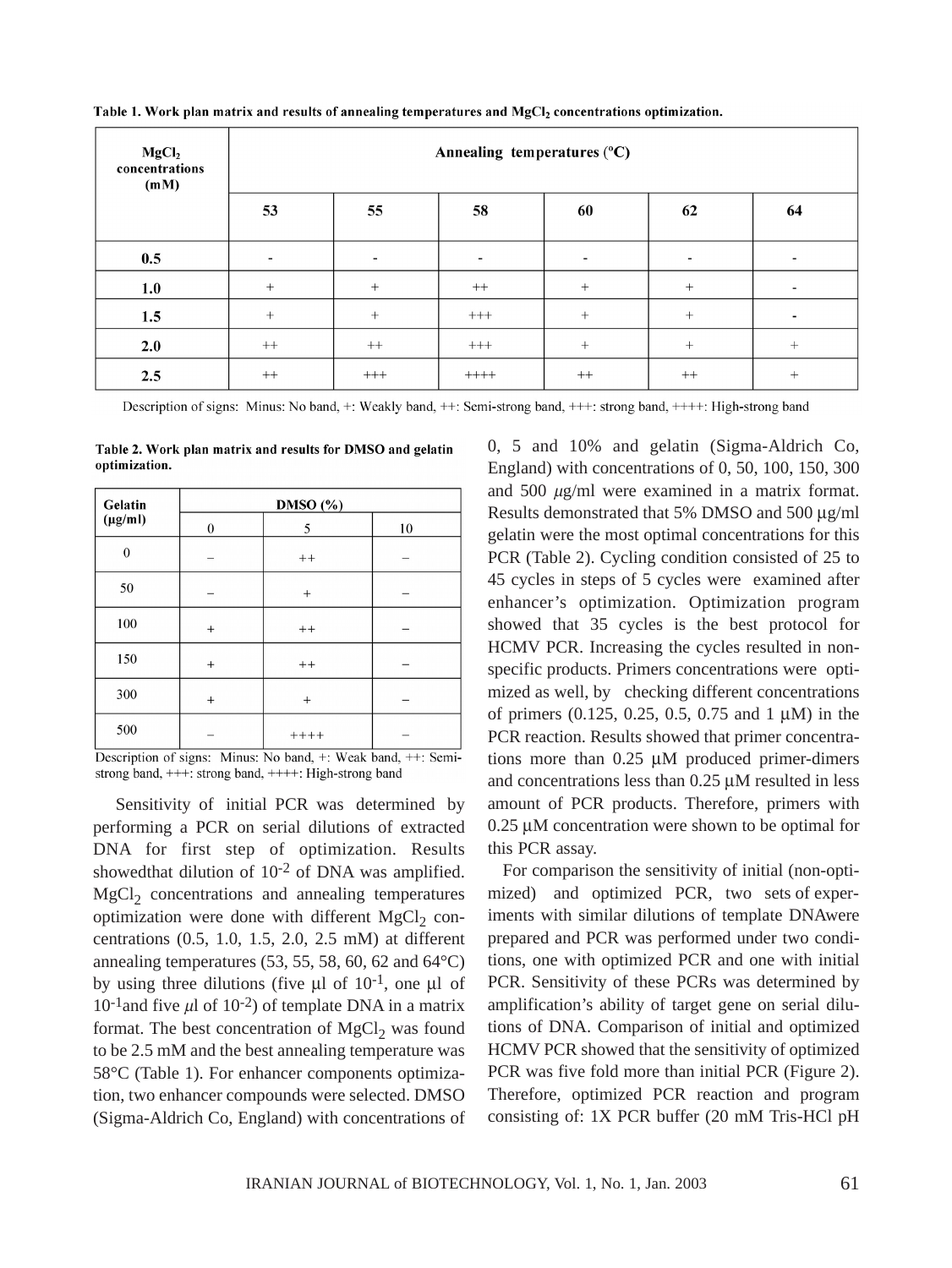

**Figure 2**. **Result of sensitivity of initial (non-optimized) and optimized PCR by using identical serial dilutions of DNA (which, marked above of each lanes) in 1.3% agarose gel.** The amplified DNA shows that sensitivity of the optimized PCR is five folds more than initial PCR. Marker: 100 bp DNA ladder plus (Fermentas AB, Lithuania).

8.6, 50 mM KCl), 2.5 mM MgCl<sub>2</sub>, 0.2 mM of each dNTPs,  $0.25 \mu M$  of each primers A and B,  $0.25$ unit/25 µl (1 unit) Taq DNA polymerase, 5% DMSO and 500 µg/ml gelatin and 50-150 ng/25 µl template DNA in 25 µl final volume. The program used consisted of a pre-denaturation step of 95°C for 5 min, 35 cycling of denaturation 94°C for 50 sec, annealing temperature 58°C for 1 min, extension 72°C for 1 min, and a final extension step of 72°C for 5 min. In this study, by examination of these variables, HCMV PCR was optimized which, can with confidence be used for HCMV DNA detection on PBLs of renal transplant recipients.

For PCR optimization, the most important parameters that influence reaction specificity are the annealing temperature, buffer concentration and the cycling protocol. This work showed the effects of PCR optimization on HCMV DNA detection which obtained from renal transplant recipients PBLs. A common source of human DNA is blood, which should be collected into tubes containing 1 mg/ml EDTA to avoid coagulation. Heparin a common anti-coagulant should be avoided, as it is a potent PCR inhibitor (Taylor, 1997). Other substances in blood, perhaps prophyrin compounds, also inhibit PCR but can be removed by lysing red blood cells (RBC) and collecting the white cells by centrifugation for DNA preparation (McPherson and Moller 2000). In spite of

washing process, a wide range of compounds derived from the biological specimens used to extract DNA

may inhibit PCR. If inhibition is encountered , it is often useful to dilute the DNA sample. In this study, three times washing protocol for removing RBC inhibitors after lysis step was followed. The concentration of  $Mg^{++}$  is critical. It can exist as dNTPs- $Mg^{++}$  complexes that interacts with the sugar-phosphate backbone of nucleic acids and influence the activity of Taq DNA polymerase (McPherson and Moller 2000). The common strategy for assaying the effect of  $Mg^{++}$  ion concentration is to adjust the standard buffer so that the MgCl<sub>2</sub> varies between  $0.5$ and 5.0 mM, usually in steps of 0.5 or 1.0 mM. In this work,  $0.5$  to  $2.5$  mM MgCl<sub>2</sub> concentrations, in steps of 0.5 mM were tested from which, 2.5 mM  $MgCl<sub>2</sub>$  gave the best result.

The success of a PCR relies heavily on the specificity with which a primer anneals only to its target (and not non-target) sequence. So it is important to optimize this molecular interaction. Whether a primer can anneal only to its perfect complement or also to sequences that have one or more mismatches to the primers depends critically upon the annealing temperature. In general, the higher the annealing temperature, the more specific annealing of the primer to its perfect matched template occurs, leading to decrease amplification of non-target sequences. If there is poor recovery of product and a high background of nonspecific products, then empirical determination of an optimal annealing temperature may be necessary, coupled with optimization of the  $MgCl<sub>2</sub>$  concentration (McPherson and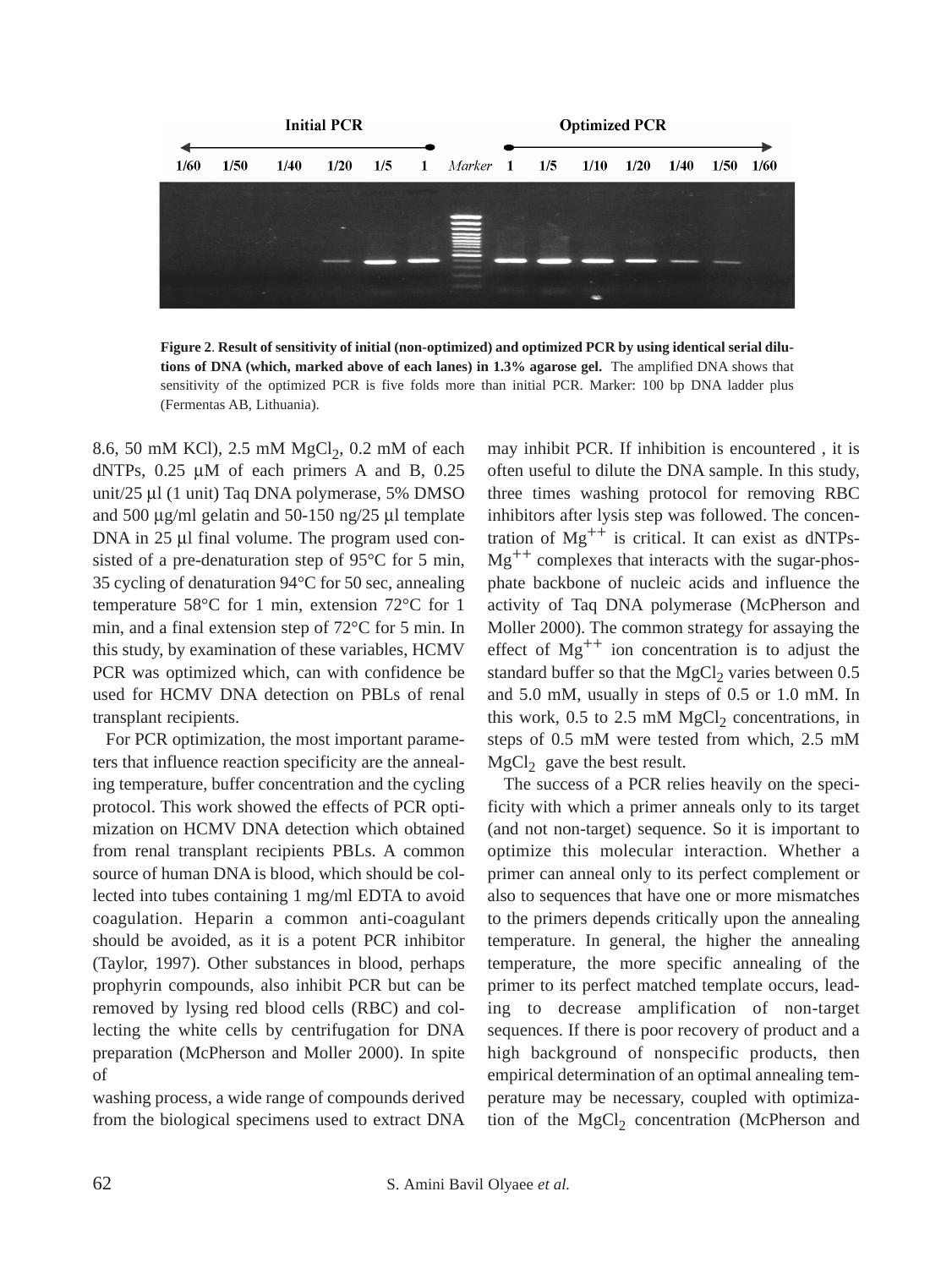Moller 2000). In this study, annealing temperature and  $MgCl<sub>2</sub>$  were optimized in a matrix. Annealing temperature at 58°C with 2.5 mM  $MgCl<sub>2</sub>$  concentration showed the best result.

Various enhancer compounds have been reported to improve the specificity and efficiency of PCR. These include chemicals that increase the effective annealing temperature of the reaction, DNA binding proteins and commercially available reagents. Such additives can be added to PCR mixture to enhance primer-annealing specificity, reduce mismatch primer annealing and improve product yield and length. There is no magic additive that will ensure success in every PCR and it may be necessary to test different additives under different conditions, such as annealing temperature, etc. The following compounds have been used as enhanced for PCR system: DMSO 1-10% (v/v), bovine serum albumin (BSA) 10-100 µg/ml [0.01-0.1% (w/v)], glycerol 5-20%  $(v/v)$ , spermidine, formamide 1.25-10%  $(v/v)$ , polyethylene glycol 6000 (PEG 6000) 5-15% (w/v), gelatin 0.01-0.1% (w/v), tween-20 0.05% (v/v), nonidet P40 (NP40) 0.5% and triton-X100 0.01% (Lu and Negre 1993; Sarkar *et al*. 1990; Ahokas and Erkkila *et al*. 1993; Varadaraj and Skinner 1994 and Weyant *et al*. 1990). In this study, DMSO and gelatin additives under different conditions in a matrix were tested. Results shown that 5% DMSO and 500 µg/ml of gelatin were the best to be used. No band was observed at 10% DMSO which shows the negative effect of DMSO at high concentration.

In general, the number of cycles should be kept to the minimum required to generate sufficient product for future analysis or manipulation. At this point, the yield of specific amplification products should be maximal, whereas nonspecific amplification products should be barely detectable, if at all. Therefore, after cycling optimization in this study, 35 cycles were shown to give optimal result.

In conclusion, optimization is strongly recommended prior to application of PCR for diagnosis of infectious agents in clinical specimens.

## **Acknowledgment**

This work was supported by a grant from school of medical

sciences, Tarbiat Modarres University (TMU), Tehran, Iran.

## **References**

- Ahokas H, Erkkila MJ. (1993) Interference of PCR amplification by the polyamines, spermine and spermidine. *PCR Methods Appl* 3(1): 65-8.
- Brice SL, Stockert JD, Jester JD, Huff JC, Bunker JD, Weston WL. (1992) Detection of herpes simplex virus DNA in peripheral blood during acute recurrent herpes labialis. *J Am Acad Dermatol* 26: 594-598.
- Brytting MW, Xu W, Wahren B, Sandqvist V. (1992) Cytomegalovirus DNA detection in sera from patients with active cytomegalovirus infection. *J Clin Microbiol* 30 : 1937-1941.
- Drouet E, Michelson S, Denoyel G, Colimon R. (1993) Polymerase chain reaction detection of human cytomegalovirus in over 2000 blood specimens correlated with virus isolation and related to uninary virus excretion. *J virol Methods* 45: 259-276.
- Gerna G, Furione M, Baldanti F, Sarasini A. (1994) Comparative quantitation of human cytomegalovirus DNA in blood leukocytes and plasma of transplant and AIDS patients. *J Clin Microbiol* 32(11), 2709-2717.
- Hung T, Mak K, Fong K. (1990) A specificity enhancer for polymerase chain reaction. *Nucleic Acids Res* 18(16): 4953.
- Jackson JB, Drew J, Lin HJ, Otto P, Bremer JW, Hollinger FB, Wolinsky SM. (1993) Establishment of a quality assurance program for human immunodeficiency virus type 1 DNA polymerase chain reaction assays by the AIDS Clinical Trials Group. *J Clin Microbiol* 31: 2123-2128.
- Kaneko S, Feinstone SM, Miller RH. (1989) Rapid and sensitive method for detection of serum hepatitis B virus DNA using the polymerase chain reaction techique. *J Clin Microbiol* 27: 1930-1933.
- Lu YH, Negre S. (1993) Use of glycerol for enhanced efficiency, specificity of PCR amplification. *Trends Genet* 9(9): 297.
- McPherson MJ and Moller SG. (2000) The basic of *PCR* (New York BIOS Scientific publisher Limited).
- Mendez JC, Espy MJ, Smith TF, Wilson JA, Paya CV. (1998) Evaluation of PCR primers for early diagnosis of cytomegalovirus infection following liver transplantation. *J Clin Microbiol* 36(2): 526-530.
- Saiki RK, Gelfand DH, Stoffel S, Scharf SJ, Higuchu R, Gelfand DH, Horn GT, Mullis KB, Erlich HA. (1988) Primer-directed enzymatic amplification of DNA with a thermostable DNA polymerase. *Science* 239 : 487- 491.
- Sarkar G, Kapelner S, Sommer, SS. (1990) Formamide can dramatically improve the specificity of PCR. *Nucleic*